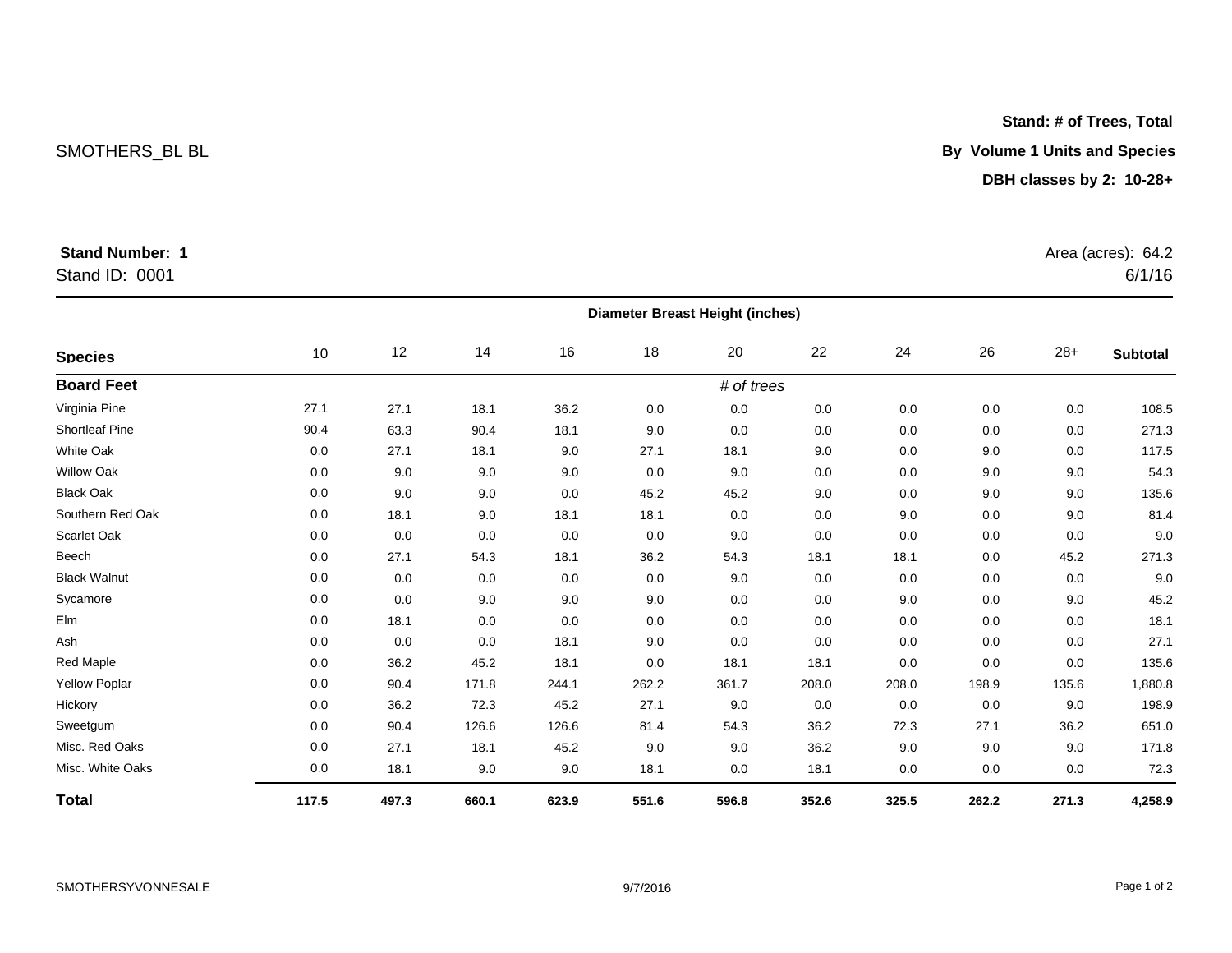## Stand ID: 0001

|                     | <b>Diameter Breast Height (inches)</b> |      |     |     |         |     |     |     |     |         |          |  |
|---------------------|----------------------------------------|------|-----|-----|---------|-----|-----|-----|-----|---------|----------|--|
| <b>Species</b>      | 10                                     | 12   | 14  | 16  | 18      | 20  | 22  | 24  | 26  | $28+$   | Subtotal |  |
| Cords               | # of trees                             |      |     |     |         |     |     |     |     |         |          |  |
| White Oak           | 9.0                                    | 0.0  | 0.0 | 0.0 | 0.0     | 0.0 | 0.0 | 0.0 | 0.0 | 0.0     | 9.0      |  |
| <b>Black Oak</b>    | 9.0                                    | 0.0  | 0.0 | 0.0 | 0.0     | 0.0 | 0.0 | 0.0 | 0.0 | 0.0     | 9.0      |  |
| <b>Black Cherry</b> | 0.0                                    | 9.0  | 0.0 | 0.0 | 0.0     | 0.0 | 0.0 | 0.0 | 0.0 | 0.0     | 9.0      |  |
| Beech               | 9.0                                    | 9.0  | 0.0 | 0.0 | 0.0     | 0.0 | 0.0 | 0.0 | 0.0 | 0.0     | 18.1     |  |
| <b>Black Walnut</b> | 9.0                                    | 0.0  | 0.0 | 0.0 | 0.0     | 0.0 | 0.0 | 0.0 | 0.0 | 0.0     | 9.0      |  |
| Ash                 | 0.0                                    | 0.0  | 9.0 | 0.0 | 0.0     | 0.0 | 0.0 | 0.0 | 0.0 | 0.0     | 9.0      |  |
| Yellow Poplar       | 45.2                                   | 0.0  | 0.0 | 0.0 | 0.0     | 0.0 | 0.0 | 0.0 | 0.0 | 0.0     | 45.2     |  |
| Hickory             | 63.3                                   | 0.0  | 0.0 | 0.0 | 0.0     | 0.0 | 0.0 | 0.0 | 0.0 | 0.0     | 63.3     |  |
| Sweetgum            | 99.5                                   | 0.0  | 0.0 | 0.0 | 0.0     | 0.0 | 0.0 | 0.0 | 0.0 | 0.0     | 99.5     |  |
| Blackgum            | 18.1                                   | 9.0  | 0.0 | 0.0 | 0.0     | 0.0 | 0.0 | 0.0 | 0.0 | 0.0     | 27.1     |  |
| Misc. Red Oaks      | 18.1                                   | 0.0  | 0.0 | 0.0 | 0.0     | 0.0 | 0.0 | 0.0 | 0.0 | 0.0     | 18.1     |  |
| Misc. White Oaks    | 27.1                                   | 0.0  | 0.0 | 0.0 | 0.0     | 0.0 | 0.0 | 0.0 | 0.0 | 0.0     | 27.1     |  |
| Misc. Hardwood      | 9.0                                    | 0.0  | 0.0 | 0.0 | 0.0     | 0.0 | 0.0 | 0.0 | 0.0 | 0.0     | 9.0      |  |
| <b>Total</b>        | 316.5                                  | 27.1 | 9.0 | 0.0 | $0.0\,$ | 0.0 | 0.0 | 0.0 | 0.0 | $0.0\,$ | 352.6    |  |

**Stand: # of Trees, Total**

SMOTHERS\_BL BL **By Volume 1 Units and Species**

## **DBH classes by 2: 10-28+**

 $6/1/16$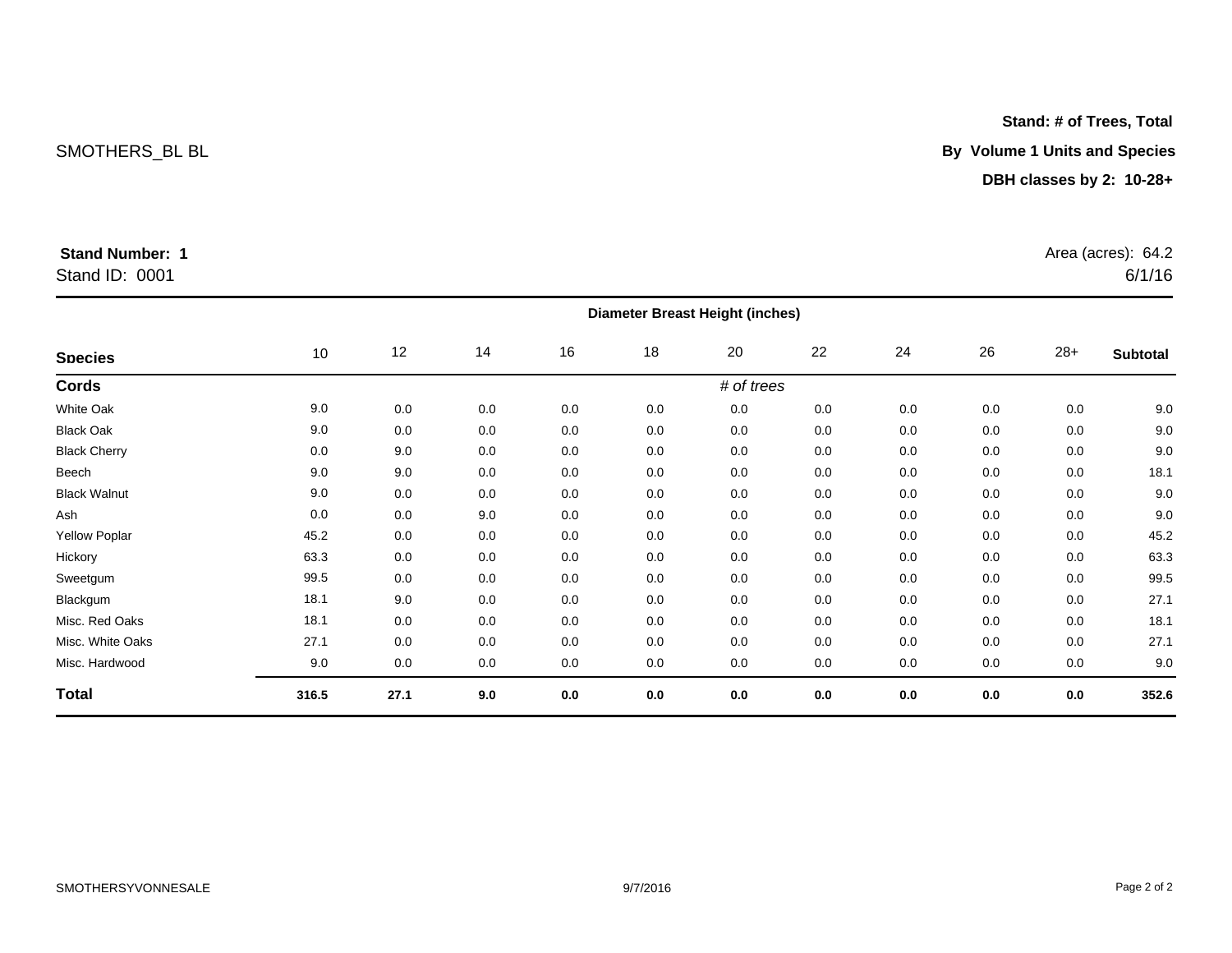## Stand ID: 0001

|                               | <b>Diameter Breast Height (inches)</b> |      |      |       |       |       |       |       |       |       |                 |
|-------------------------------|----------------------------------------|------|------|-------|-------|-------|-------|-------|-------|-------|-----------------|
| Species--Volume Table         | $10$                                   | 12   | 14   | 16    | 18    | 20    | 22    | 24    | 26    | $28+$ | <b>Subtotal</b> |
| <b>MBF</b>                    |                                        |      |      |       |       |       |       |       |       |       |                 |
| Virginia Pine--Inter 78       | 1.3                                    | 2.6  | 2.8  | 8.2   | 0.0   | 0.0   | 0.0   | 0.0   | 0.0   | 0.0   | 14.8            |
| Shortleaf Pine--Inter 78      | 4.9                                    | 7.1  | 15.9 | 4.4   | 3.1   | 0.0   | 0.0   | 0.0   | 0.0   | 0.0   | 35.4            |
| White Oak--Inter76            | 0.0                                    | 1.4  | 2.4  | 1.8   | 7.4   | 5.9   | 3.7   | 0.0   | 4.5   | 0.0   | 27.1            |
| Willow Oak--Inter 78          | 0.0                                    | 0.7  | 0.7  | 1.3   | 0.0   | 2.7   | 0.0   | 0.0   | 3.7   | 6.6   | 15.7            |
| <b>Black Oak--Inter 78</b>    | 0.0                                    | 0.8  | 1.2  | 0.0   | 11.6  | 16.2  | 2.6   | 0.0   | 4.8   | 6.6   | 43.9            |
| Southern Red Oak--Inter 78    | 0.0                                    | 1.5  | 0.7  | 2.9   | 3.8   | 0.0   | 0.0   | 4.0   | 0.0   | 5.6   | 18.4            |
| Scarlet Oak--Inter 78         | 0.0                                    | 0.0  | 0.0  | 0.0   | 0.0   | 3.1   | 0.0   | 0.0   | 0.0   | 0.0   | 3.1             |
| Beech--Inter 78               | 0.0                                    | 2.0  | 5.0  | 2.3   | 6.2   | 9.8   | 5.2   | 5.4   | 0.0   | 19.8  | 55.8            |
| <b>Black Walnut--Inter 78</b> | 0.0                                    | 0.0  | 0.0  | 0.0   | 0.0   | 2.7   | 0.0   | 0.0   | 0.0   | 0.0   | 2.7             |
| Sycamore--Inter 78            | 0.0                                    | 0.0  | 0.7  | 1.0   | 2.1   | 0.0   | 0.0   | 2.3   | 0.0   | 4.7   | 10.8            |
| Elm--Inter 78                 | 0.0                                    | 1.0  | 0.0  | 0.0   | 0.0   | 0.0   | 0.0   | 0.0   | 0.0   | 0.0   | 1.0             |
| Ash--Inter 78                 | 0.0                                    | 0.0  | 0.0  | 2.6   | 2.8   | 0.0   | 0.0   | 0.0   | 0.0   | 0.0   | 5.4             |
| Red Maple--Inter 78           | 0.0                                    | 2.0  | 3.5  | 2.3   | 0.0   | 4.8   | 6.5   | 0.0   | 0.0   | 0.0   | 19.1            |
| Yellow Poplar--Inter 78       | 0.0                                    | 6.7  | 23.6 | 55.0  | 71.7  | 132.6 | 98.6  | 113.2 | 127.1 | 134.1 | 762.5           |
| Hickory--Inter 78             | 0.0                                    | 2.5  | 8.1  | 7.1   | 8.2   | 2.7   | 0.0   | 0.0   | 0.0   | 6.5   | 35.0            |
| Sweetgum--Inter 78            | 0.0                                    | 6.5  | 16.4 | 22.1  | 22.5  | 18.4  | 12.6  | 24.9  | 16.0  | 23.0  | 162.4           |
| Misc. Red Oaks--Inter 78      | 0.0                                    | 1.5  | 1.4  | 5.8   | 1.7   | 1.5   | 11.8  | 2.3   | 2.7   | 7.5   | 36.2            |
| Misc. White Oaks--Inter 78    | 0.0                                    | 1.0  | 0.7  | 1.6   | 4.2   | 0.0   | 6.7   | 0.0   | 0.0   | 0.0   | 14.2            |
| <b>Total</b>                  | 6.2                                    | 37.4 | 83.1 | 118.2 | 145.3 | 200.5 | 147.7 | 152.0 | 158.8 | 214.3 | 1,263.5         |

### **DBH classes by 2: 10-28+**

**Stand: Volume, Total**